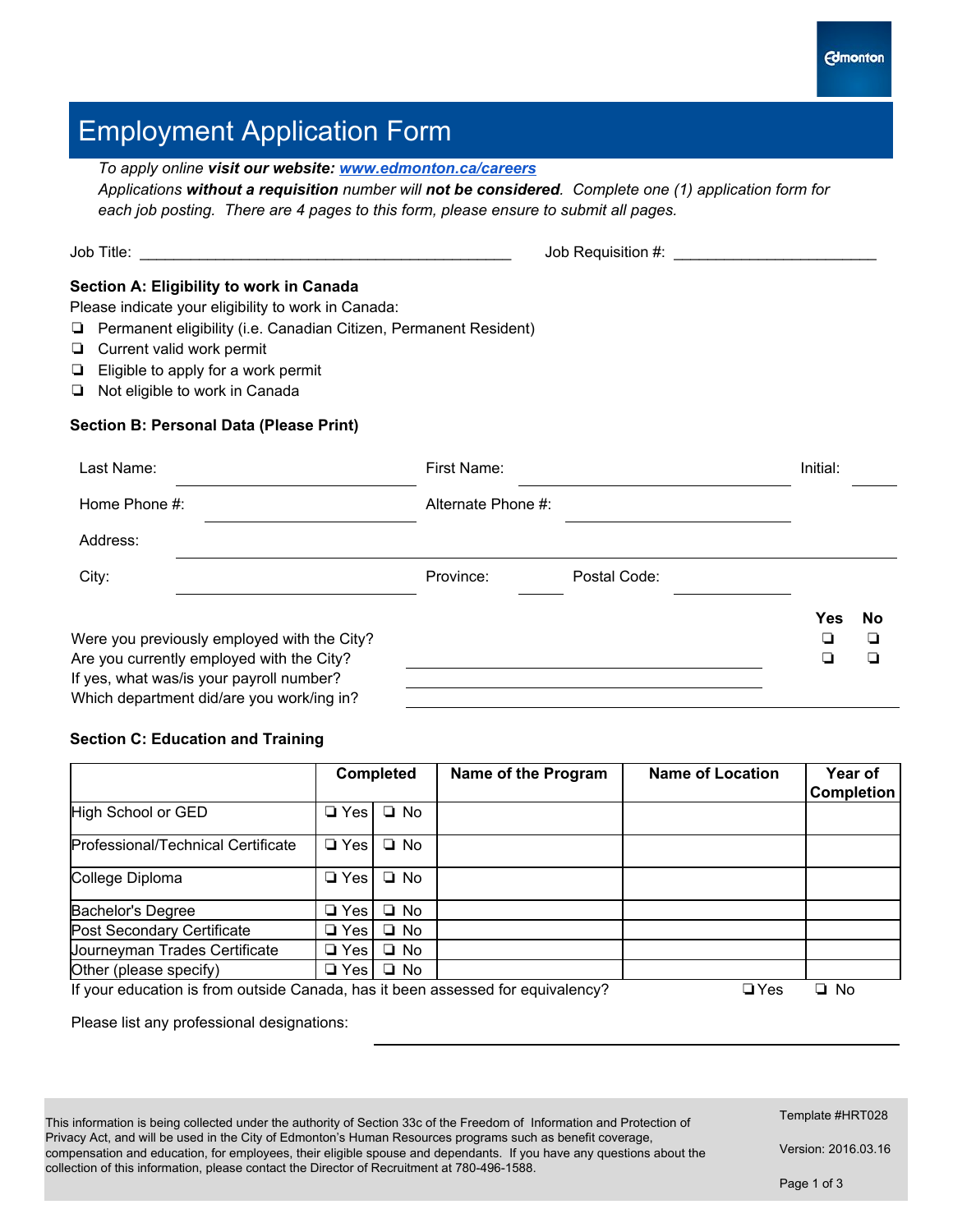

### **Section C: Education and Training continued**

 $\mathcal{L}$ 

Additional Related Learning i.e. courses, in service training, etc.:

| Name of Trade | Apprentice Year Completed   Year completed   License Number   Province |  |  |           |                                     |  |  |  |
|---------------|------------------------------------------------------------------------|--|--|-----------|-------------------------------------|--|--|--|
|               |                                                                        |  |  |           | $\Box$ 1 $\Box$ 2 $\Box$ 3 $\Box$ 4 |  |  |  |
|               |                                                                        |  |  | 1 Q 2 Q D |                                     |  |  |  |

 $\mathcal{L}_\mathcal{L} = \{ \mathcal{L}_\mathcal{L} = \{ \mathcal{L}_\mathcal{L} = \{ \mathcal{L}_\mathcal{L} = \{ \mathcal{L}_\mathcal{L} = \{ \mathcal{L}_\mathcal{L} = \{ \mathcal{L}_\mathcal{L} = \{ \mathcal{L}_\mathcal{L} = \{ \mathcal{L}_\mathcal{L} = \{ \mathcal{L}_\mathcal{L} = \{ \mathcal{L}_\mathcal{L} = \{ \mathcal{L}_\mathcal{L} = \{ \mathcal{L}_\mathcal{L} = \{ \mathcal{L}_\mathcal{L} = \{ \mathcal{L}_\mathcal{$ 

| <b>Computer Software Used</b> | <b>Version</b> | Length of time<br>used |
|-------------------------------|----------------|------------------------|
|                               |                |                        |
|                               |                |                        |
|                               |                |                        |
|                               |                |                        |

## **Section D: Other Skills I have experience in operating the following equipment (please check all that apply)**

| $\Box$ Forklift | ❏ | Backhoe                                                                            | Tractor              |                                | <b>Power Tools</b>            |           |  |
|-----------------|---|------------------------------------------------------------------------------------|----------------------|--------------------------------|-------------------------------|-----------|--|
| $\Box$ Loader   | ❏ | Grader                                                                             |                      | <b>E</b> Lawn Mowing Equipment | <b>E</b> Hand Tools           |           |  |
| $\Box$ Bobcat   | ❏ | Chainsaw                                                                           | $\Box$ Ditchwitch    |                                | $\Box$ Other (please specify) |           |  |
| $\Box$ Cranes   | □ | Power Rodders                                                                      | $\Box$ Steam Jennies |                                |                               |           |  |
|                 |   | Do you have a valid driver's license? $\square$ Yes $\square$ No Class of license: |                      |                                | Province:                     | Demerits: |  |
|                 |   | Do you possess a City of Edmonton Driving permit?                                  |                      | Yes ❏ No<br>□                  | Permit#:                      |           |  |

## **Section E: Employment History:**

*Include Volunteer Experience. If you require more space, please attach additional pages.*

| <b>Employer:</b>                | <b>Date of Employment</b><br>From / to | <b>Position Held:</b> |
|---------------------------------|----------------------------------------|-----------------------|
| <b>Duties and achievements:</b> |                                        |                       |
|                                 |                                        |                       |
|                                 |                                        |                       |

| <b>Employer:</b>                | <b>Date of Employment</b><br>to<br>From | <b>Position Held:</b> |
|---------------------------------|-----------------------------------------|-----------------------|
| <b>Duties and achievements:</b> |                                         |                       |
|                                 |                                         |                       |

| This information is being collected under the authority of Section 33c of the Freedom of Information and Protection of Privacy |
|--------------------------------------------------------------------------------------------------------------------------------|
| Act, and will be used in the City of Edmonton's Human Resources programs such as benefit coverage, compensation and            |
| education, for employees, their eligible spouse and dependants. If you have any questions about the collection of this         |
| information, please contact the Director of Recruitment at 780-496-1588.                                                       |

Template #HRT028

Version: 2016.03.16

Page 2 of 5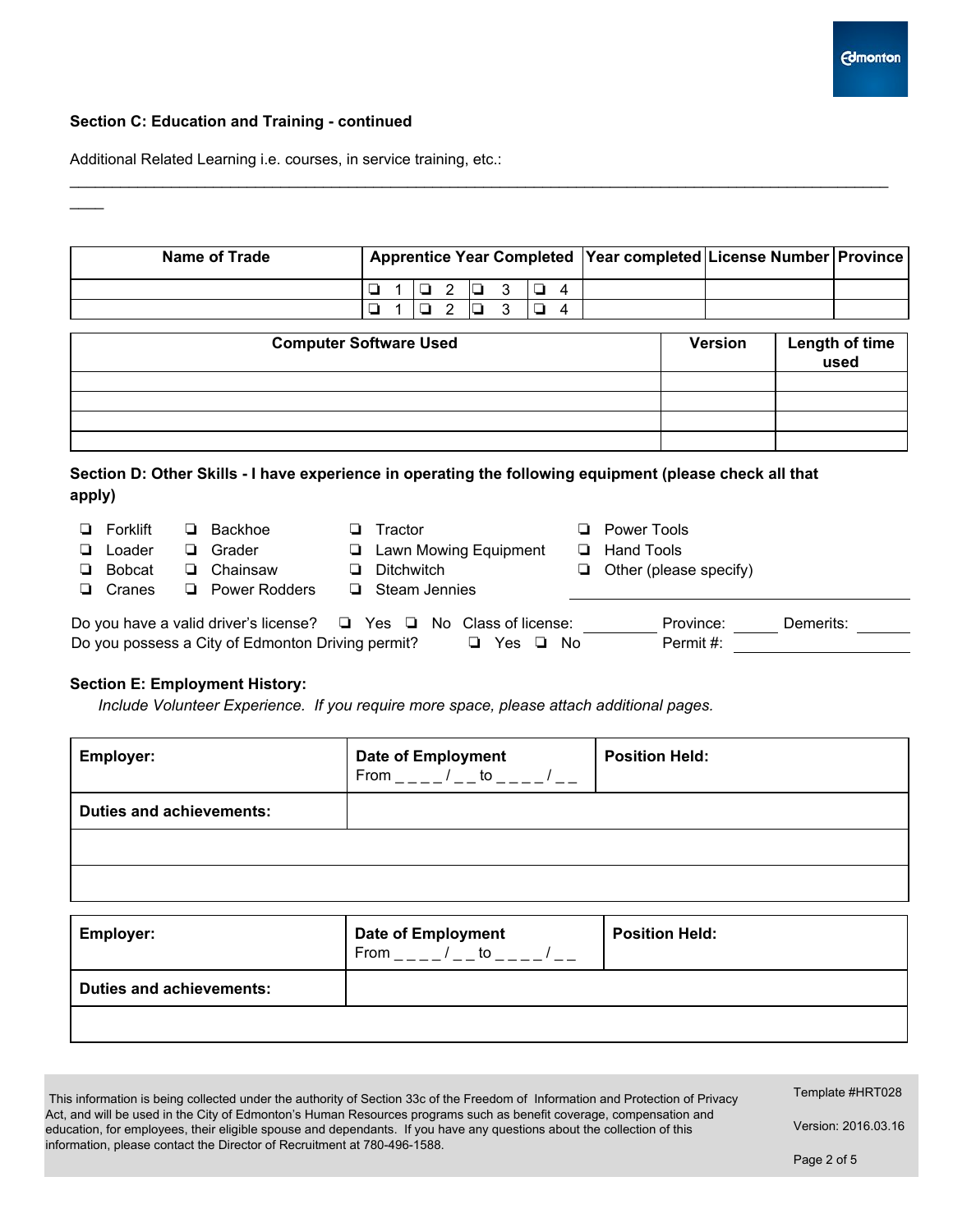### **Section E: Employment History continued**

| <b>Employer:</b>                | <b>Date of Employment</b><br>From / to / | <b>Position Held:</b> |
|---------------------------------|------------------------------------------|-----------------------|
| <b>Duties and achievements:</b> |                                          |                       |
|                                 |                                          |                       |
|                                 |                                          |                       |

 $\mathcal{L}_\mathcal{L} = \{ \mathcal{L}_\mathcal{L} = \{ \mathcal{L}_\mathcal{L} = \{ \mathcal{L}_\mathcal{L} = \{ \mathcal{L}_\mathcal{L} = \{ \mathcal{L}_\mathcal{L} = \{ \mathcal{L}_\mathcal{L} = \{ \mathcal{L}_\mathcal{L} = \{ \mathcal{L}_\mathcal{L} = \{ \mathcal{L}_\mathcal{L} = \{ \mathcal{L}_\mathcal{L} = \{ \mathcal{L}_\mathcal{L} = \{ \mathcal{L}_\mathcal{L} = \{ \mathcal{L}_\mathcal{L} = \{ \mathcal{L}_\mathcal{$ 

 $\mathcal{L}_\mathcal{L} = \{ \mathcal{L}_\mathcal{L} = \{ \mathcal{L}_\mathcal{L} = \{ \mathcal{L}_\mathcal{L} = \{ \mathcal{L}_\mathcal{L} = \{ \mathcal{L}_\mathcal{L} = \{ \mathcal{L}_\mathcal{L} = \{ \mathcal{L}_\mathcal{L} = \{ \mathcal{L}_\mathcal{L} = \{ \mathcal{L}_\mathcal{L} = \{ \mathcal{L}_\mathcal{L} = \{ \mathcal{L}_\mathcal{L} = \{ \mathcal{L}_\mathcal{L} = \{ \mathcal{L}_\mathcal{L} = \{ \mathcal{L}_\mathcal{$ 

#### **Additional Information:**

 $\frac{1}{2}$ 

*List any information relevant to this position that you would like to bring to our attention*

 $\mathcal{L}_\mathcal{L} = \{ \mathcal{L}_\mathcal{L} = \{ \mathcal{L}_\mathcal{L} = \{ \mathcal{L}_\mathcal{L} = \{ \mathcal{L}_\mathcal{L} = \{ \mathcal{L}_\mathcal{L} = \{ \mathcal{L}_\mathcal{L} = \{ \mathcal{L}_\mathcal{L} = \{ \mathcal{L}_\mathcal{L} = \{ \mathcal{L}_\mathcal{L} = \{ \mathcal{L}_\mathcal{L} = \{ \mathcal{L}_\mathcal{L} = \{ \mathcal{L}_\mathcal{L} = \{ \mathcal{L}_\mathcal{L} = \{ \mathcal{L}_\mathcal{$ 

Where did you hear about this position?

Submit this application by the closing date (12 a.m. on the date listed) to:

The Employment Centre Main Floor, City Hall, #1 Sir Winston Churchill Square Edmonton, AB T5J 2R7 or

[www.edmonton.ca/careers](http://www.edmonton.ca/careers)

or Fax: 780-496-8063

#### *Please ensure to ensure the Acknowledgement Statement (page 4)*

This information is being collected under the authority of Section 33c of the Freedom of Information and Protection of Privacy Act, and will be used in the City of Edmonton's Human Resources programs such as benefit coverage, compensation and education, for employees, their eligible spouse and dependants. If you have any questions about the collection of this information, please contact the Director of Recruitment at 780-496-1588.

Template #HRT028

Version: 2016.03.16

Page 3 of 5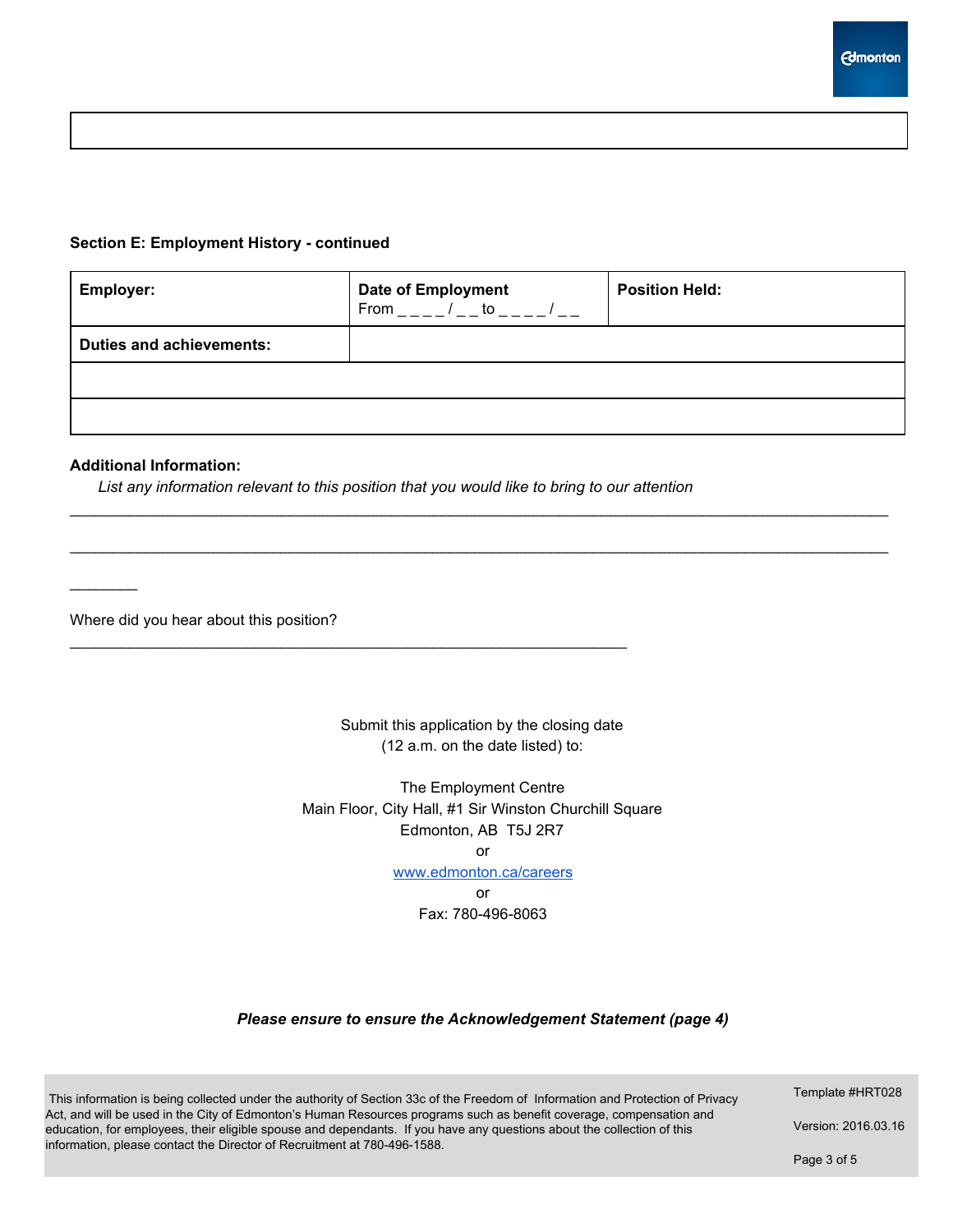## **Acknowledgement Statement**

Your personal information is being collected under the authority of section 33(c) of the Alberta Freedom of Information and Protection of Privacy Act. The personal information you provide to the City of Edmonton on this application will be used to assess your qualifications and suitability as a potential employee. The City of Edmonton may also collect and use additional personal information provided by you or your past employers in the course of the evaluation and hiring process. If you are a successful candidate this information will become part of your employment file, and may be used in the administration and management of the City of Edmonton's Human Resource Programs. The City of Edmonton complies to FOIP Act and its related regulations which govern the collection, use, retention and storage of records in Alberta.

The City of Edmonton's online recruitment system is hosted by "Taleo", a U.S. company with locations in the United States, Canada, and Europe. Information about Taleo is available at [www.taleo.com.](http://www.taleo.com/) Taleo stores the information you provide to the City's online recruitment system on its server in Amsterdam, The Netherlands. The information will be protected with appropriate security safeguards, but may be subject to foreign law. If you have questions or concerns with respect to the collection, storage, use or retention of the information you provide to the City's electronic recruitment system, please contact the Employment Assistant at 780-7967872 or 780-496-7831, mail employment@edmonton.ca or mail Employment Opportunities, Main Floor, City Hall, #1 Sir Winston Churchill Square, Edmonton, Alberta, Canada T5J 2R7.

I understand that the City of Edmonton is collecting and using my personal information for the purposes identified above.

I certify the information I provide in this application is correct and true to the best of my knowledge. I have listed all previously and currently held positions where the experience gained relates to the position that I am applying for. I understand that a confirmed misrepresentation may disqualify me from employment and/or result in dismissal at any point during my employment.

| Signature: |  |  |
|------------|--|--|
| Date:      |  |  |

Thank you for your interest in the City of Edmonton! Only candidates selected for interviews will be contacted.

This information is being collected under the authority of Section 33c of the Freedom of Information and Protection of Privacy Act, and will be used in the City of Edmonton's Human Resources programs such as benefit coverage, compensation and education, for employees, their eligible spouse and dependants. If you have any questions about the collection of this information, please contact the Director of Recruitment at 780-496-1588.

Template #HRT028

Version: 2016.03.16

Page 4 of 5